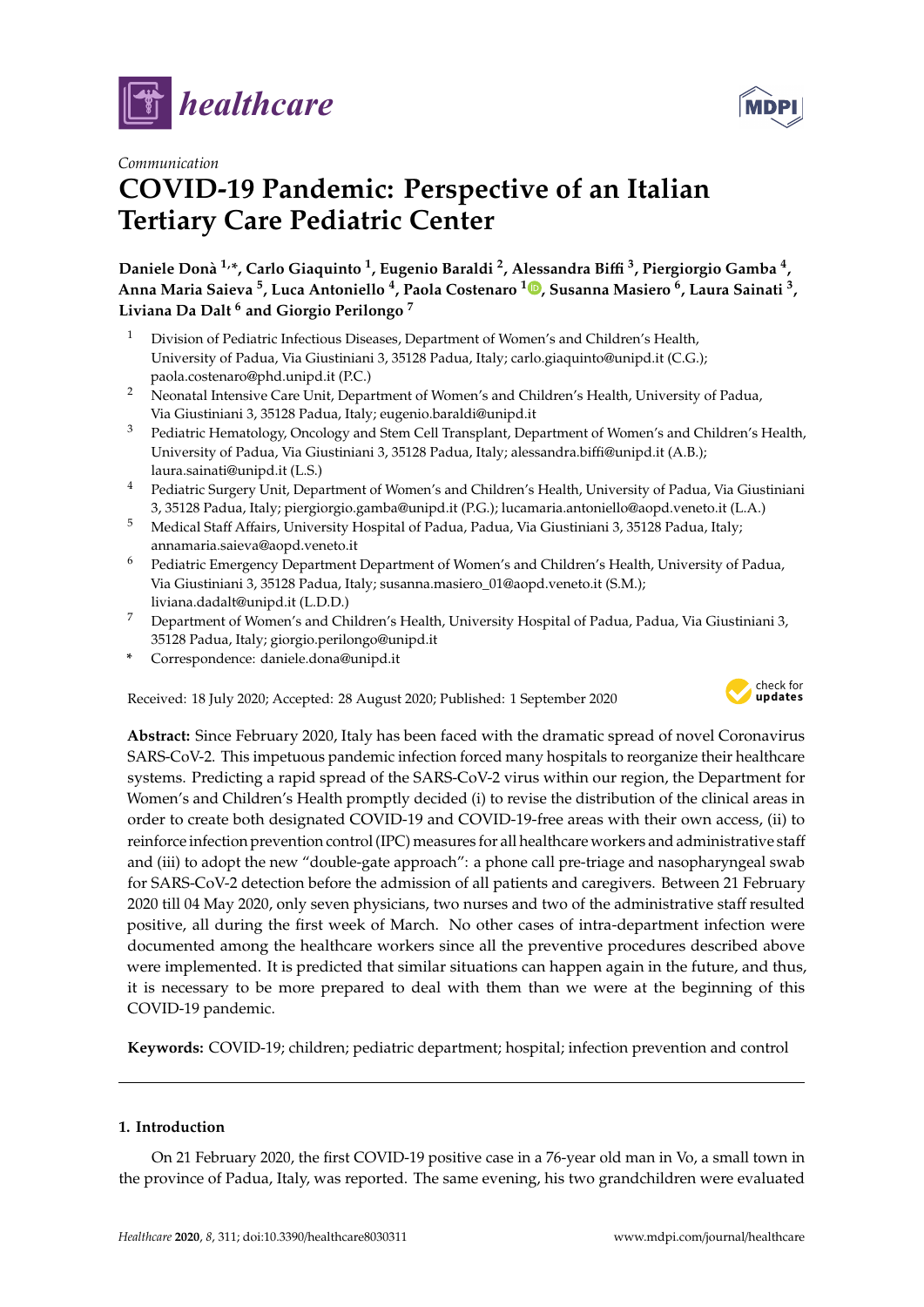in the Pediatric Emergency Room of Padua University Hospital due to household exposure and that represented the first contact with the SARS-CoV-2 virus in our hospital.<br>The SARS-CoV-2 virus in our hospital. in the province of Padua, Italy, was reported. The same evening, his two grandchildren were evaluated in the Pediatric Emergency Room of Padua University Hospital due to household exposure and that

The Department for Women's and Children's Health (W and CHD) of Padua is one of the eight The Department for Women's and Children's Health (W and CHD) of Padua is one of the eight departments according to which the hospital is articulated; functionally it is a "Children's Hospital departments according to which the hospital is articulated; functionally it is a "Children's Hospital within a Hospital", functioning as a tertiary pediatric care center. It is composed of 16 Divisions<br>within a Hospital", functioning as a tertiary pediatric care center. It is composed of 16 Divisions serving the Veneto Region, an area of 4,700,000 inhabitants of which the 13.5% represent the cohort of children aged 0–14 years. It counts 211 beds of which 104 (49%) are dedicated to the different pediatric of children aged 0–14 years. It counts 211 beds of which 104 (49%) are dedicated to the different units (of which 8 are for Pediatric Intensive Care), 75 (36%) to the neonatal areas (of which 31 are for  $\tilde{C}$ Neonatal Intensive Care) and 32 (15%) to the various pediatric surgical divisions (Figure [1\)](#page-1-0). The staff Neonatal Intensive Care) and 32 (15%) to the various pediatric surgical divisions (Figure 1). The staff of the Department is composed of 222 physicians (including 100 residents), 330 nurses and 75 other personnel. In 2019 the hospital admissions had been 10,428, the outpatient visits 180,000, births 2820 personnel. and accesses to the Pediatric Emergency Department (PED) slightly over 24,000. Considering that and accesses to the Pediatric Emergency Department (PED) slightly over 24,000. Considering that every child entering the W and CHD is accompanied by at least 1 caregiver, the number of accesses should actually be doubled. The clinical wards for the inpatient activity and ambulatory services are<br> hosted in a five story high main building except for the Onco-Hematology and Stem Cell Transplant<br>Ambulatory services are hosted in a five story high main building and the United Stems in a five story high ma Unit, the Surgical Divisions and the Neonatal Units which are operating in satellite buildings attached Units which are operating in satellite buildings attached to the main one (Figure [1\)](#page-1-0).

<span id="page-1-0"></span>

**Figure 1.** Distribution of clinical wards with their own single access and nasopharyngeal swab (NPS) **Figure 1.** Distribution of clinical wards with their own single access and nasopharyngeal swab (NPS) station: a representative map. station: a representative map.

Predicting a rapid spread of the SARS-CoV-2 virus within our region, in the afternoon of Predicting a rapid spread of the SARS-CoV-2 virus within our region, in the afternoon of February 24th the Chief Executive Officer (CEO) of Padua University Hospital called for an emergency meeting with all the department chairmen and the mandates received were:

- to ensure the protection of the healthcare workers, as the top priority; to ensure the protection of the healthcare workers, as the top priority;
- to rigorously implement all the conventional rules emanated by the WHO for preventing the infection
- to minimize the risk of admitting into hospital asymptomatic COVID-19 positive patients; to minimize the risk of admitting into hospital asymptomatic COVID-19 positive patients;
- $\epsilon$  to adapt/transform some hospital areas in order to be able to admit and treat sympatod (somirmed). • to adapt/transform some hospital areas in order to be able to admit and treat suspected/confirmed;<br>COVID-19 pediatric patients COVID-19 pediatric patients
- **•** To ensure continuity of treatment when appropriate and needed.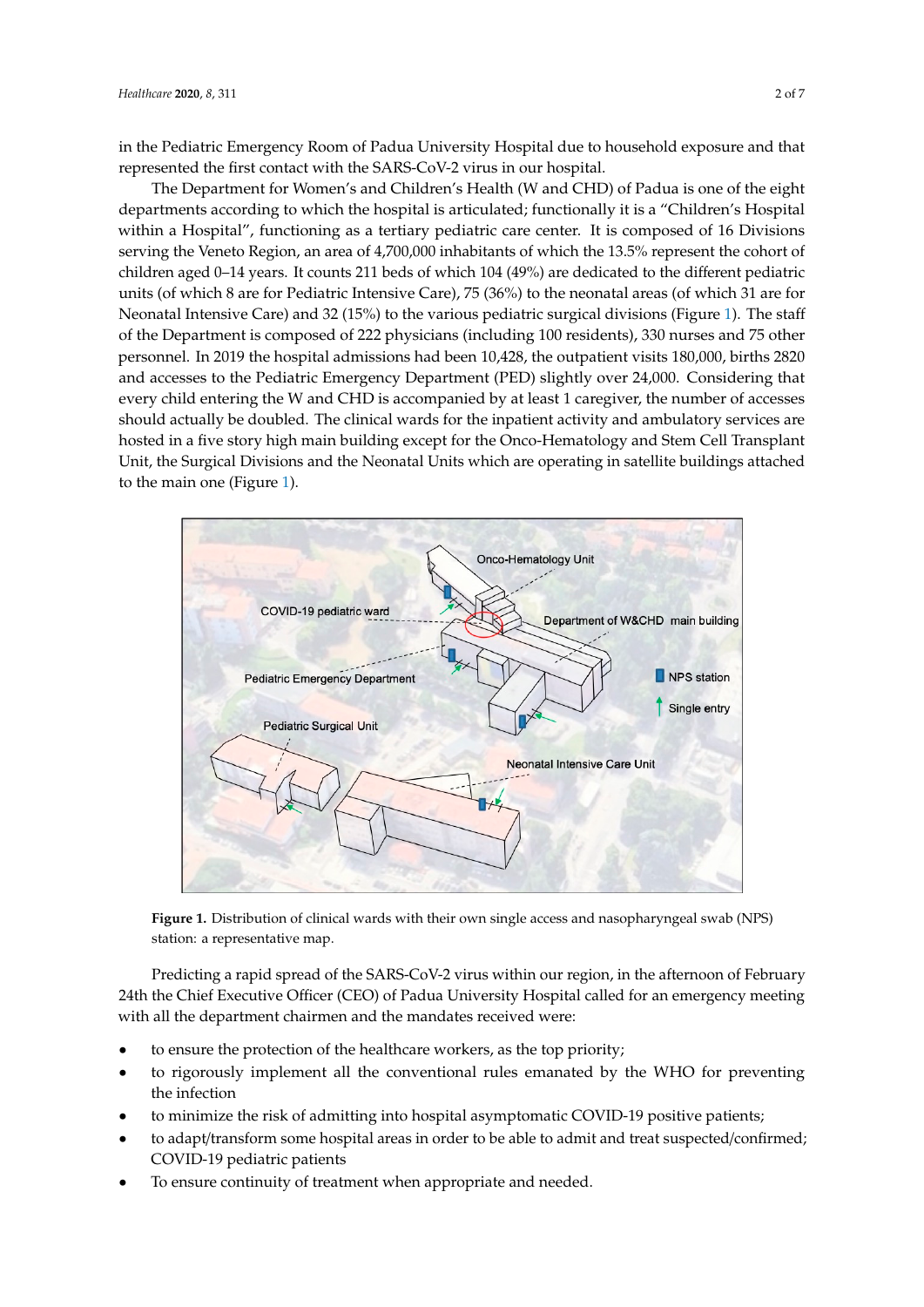This impetuous pandemic infection put a tremendous amount of stress on many hospitals which were forced to reorganize their healthcare systems [\[1\]](#page-6-0). In just 10 days, the Chinese government built two hospitals in Wuhan for treating confirmed COVID-19 cases. As time passes, China and other countries completely reorganized their healthcare systems by rapidly building new temporary hospitals [\[2,](#page-6-1)[3\]](#page-6-2). In our setting, the most rapid and efficient strategy was to completely reorganize pre-existing hospital areas in order to face with the emergency.

Therefore, to fulfill all the given tasks, the W and CHD promptly decided:

- To revise the distribution of the clinical areas in order to create both designated COVID-19 and COVID-19-free areas with their own access.
- To reinforce infection prevention control (IPC) measures for all healthcare workers and administrative staff
- To reinforce IPC measures for patients with a new "double-gate approach": a phone call pre-triage and nasopharyngeal swab (NPS) for SARS-CoV-2 detection before the admission of all patients and caregivers.

One of the key elements, among the many, which composed the comprehensive overall policy the University Hospital of Padua adopted to contain the COVID-19 epidemic, was to free the request of diagnostic NPSs on a 24/7 basis. Importantly, the routes to request NPS were highly facilitated and a very fast track (within three hours) was also made available to handle critical clinical situations.

Despite the fact that it was predicted that children could have been less frequently and less severely affected than adults [\[4\]](#page-6-3), it also highly affected tertiary care pediatric institutions such as the W and CHD.

At the end of two months of the so called "Phase I" of the COVID-19 pandemic that in Italy lasted between the last week of February till 4 May 2020, the W and CHD decided to run a preliminary critical assessment of the actions undertaken in this phase as per mandate of the CEO of the Hospital.

## **2. Multilevel Interventions to Prevent SARS-CoV-2 In-Hospital Spread**

## *2.1. Redistribution of Clinical Areas in Order to Create COVID-19 and COVID-19 Free Areas with Their Own Access*

To monitor all the people entering the W and CHD, the access to the building was modified in order to have only one single entering point to the Department for each building (without considering the PED entrance, which always remained available) (Figure [1\)](#page-1-0). Moreover, right outside of each entry point an NPS station was set up to perform NPSs to all healthcare workers and patients with caregivers who were attended for urgent or non-deferrable hospitalizations.

The PED and the Pediatric Emergency ward were designated for the evaluation and treatment of suspected/confirmed COVID-19 cases. A pre-triage area was created at the immediate entrance of the pediatric emergency room, for all non-critical pediatric patients. The pre-triage area served to screen patients with epidemiological risk or clinical signs and/or symptoms of possible COVID-19 infection. This served to point them towards an ad-hoc separate entry pathway leading to a so-called COVID-19 area, totally separated from the rest of the emergency room with a good ventilation, where they could be visited. Furthermore, another 24/7 emergency area with two short-stay isolation rooms, was set up in the Onco-Hematology building for in-treatment oncologic and transplanted patients.

Our Pediatric Emergency Unit was transformed in an exclusive COVID-19 ward. The existing six two- or three-bed rooms, were all transformed into single-bed rooms. All patients in the COVID-19 ward were assisted by dedicated staff. The patient's caregiver had to wear a surgical mask and was not allowed to exit the room. No visits were allowed.

Medical shifts were reorganized to allow a lower patient/staff ratio. Education of health care workers on preventive measures set up was guarantee, also leading to minimize occupational stress [\[5\]](#page-6-4).

Residents' rotations were suspended for two months and they continue to work in the same ward they were before the pandemic started. A dedicated COVID-19 team was created.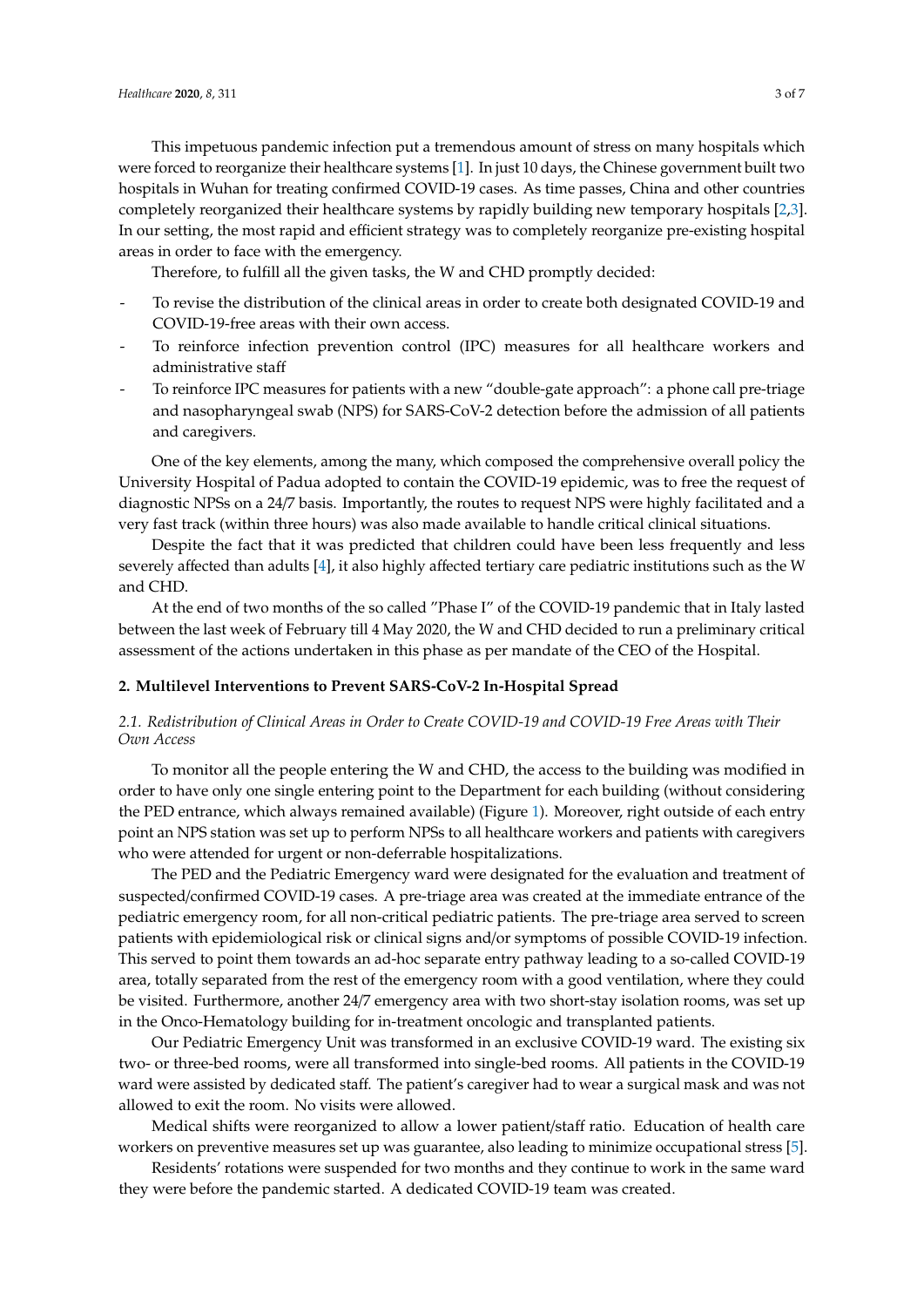All conventional large face-to-face meetings were moved to telematic platforms and all administrative staff was directed to work remotely.

The presence of volunteers and play-therapists was interrupted. All school activities run in-house were also suspended. Gatherings of people close to all vending machines were banned.

#### *2.2. Reinforcing of IPC Measures for All Healthcare Workers and Administrative Sta*ff

All healthcare workers entering the Department hospital were required to have their body temperature checked on daily basis; the use of surgical masks was made mandatory, except for those working in the COVID-19 area who had to wear FFP2 masks and dedicated personal protective equipment at all times. Moreover, anesthesiologists had to wear FFP3 masks. A strict hand hygiene policy has been applied.

Starting from 4 March, a periodical screening with NPSs for all hospital personnel and administrative staff was implemented. Generally, NPS screening was performed on a 20-day basis, but for those healthcare workers dealing with COVID-19 patients, all anesthesiologists and those working with fragile patients (immunosuppressive children, children with chronic diseases or premature babies and/or the ones admitted to the neonatal intensive care unit) NPSs were performed every 10 days.

Initially, for those who had been in close contact with COVID-19 case, a 14-day home isolation was recommended. After the first two weeks of March, however, the rules changed and close contacts, if asymptomatic, were allowed to resume work upon obtaining an NPS every 48 h and then, from the beginning of April, every 5 days.

## *2.3. Reinforcing of IPC Measures for Patients with the New "Double-Gate Approach": Phone Call Pre-Triage and NPSs for All Admitted Patients and Caregivers*

On a daily basis, the head nurses were required to call in the families who were scheduled to be admitted to the hospital, within the 1–2 days prior to the admission to run a telephone pre-triage, based on a standardized questionnaire aiming to pick-up epidemiologic risk factors or signs and symptoms of COVID-19 infection in the patient or in his/her accompanying family member. In case of positive results, the admission was rescheduled.

Since SARS-CoV-2 infected patients could remain asymptomatic, after the telephone pre-triage, children and caregivers were requested to come to the hospital for receiving an NPS and then sent back home in order to be admitted as soon as the results were available (usually at the most within 48 h).

On the day of admission, all children and their caregivers were asked to self-complete the same questionnaire used for the telephone triage; they also had their body temperature checked. Inpatient access was allowed only upon obtainment of a negative test result for SARS-CoV-2 for both the patient and caregiver. Finally, all the people were encouraged to respect the social distances and a strict hand hygiene policy. It was requested to have only one caregiver for each patient and always the same for the entire duration of the hospitalization.

Differently, the child and the caregiver entering the hospital for an outpatient visit were screened only by the telephone pre-triage a couple of day before the visit. Upon entering the hospital, the same inpatients' screening was applied. In order to guarantee the social distance in the waiting rooms, the seats were organized to respect at least one-meter of distance from each other and the appointments were distributed over a longer-than-usual time schedule with patient and caregiver's place assignment.

In order to reduce overcrowding and ensure proper continuation of treatment, telemedicine and home-based treatments were increased to offer blood tests, antibiotic and chemotherapy, provided by doctors and nurses of the Onco-Hematology unit.

## **3. Results of Intervention**

Since the end of February, the city of Padua, with a population of about 300,000 inhabitants, had 3844 confirmed infections with 281 SARS-Cov-2 attributable deaths [\[6\]](#page-6-5).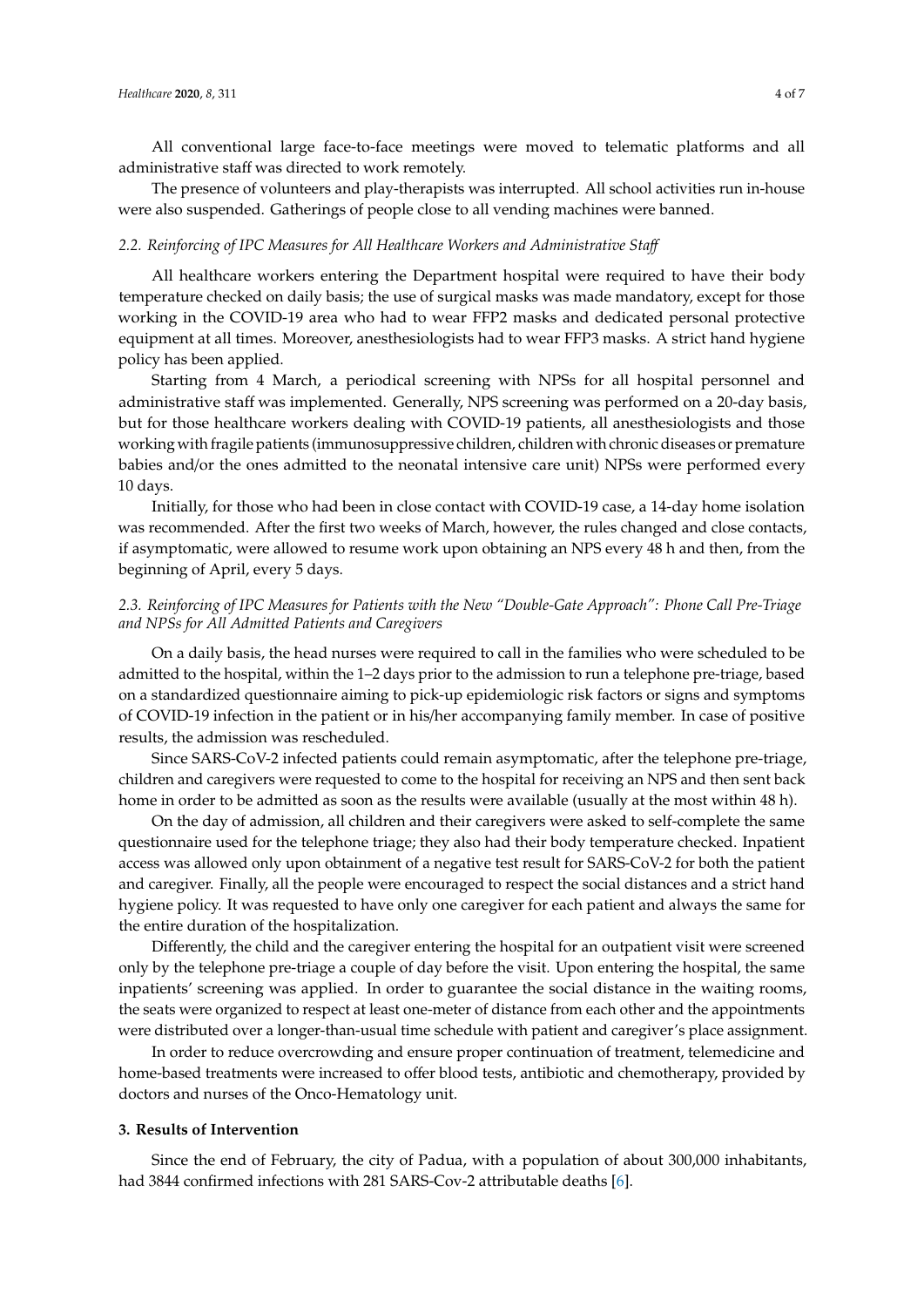In this ten-week period a total of 3382 NPSs were performed on healthcare workers. In total, 3371 (99.7%) of these came back negative. Only seven physicians (four consultants and three residents), two nurses and two of the administrative staff resulted positive, all during the first week of March (Table [1\)](#page-4-0).

<span id="page-4-0"></span>

| <b>W</b> and CHD Areas         | Number of HCWs | Number of NPS | Number of<br><b>Negative NPS</b> | Number of<br><b>Positive NPS</b> |
|--------------------------------|----------------|---------------|----------------------------------|----------------------------------|
| Main building                  | 255            | 700           | 697                              |                                  |
| Onco-Hematology Unit           | 107            | 900           | 900                              |                                  |
| NICU                           | 91             | 728           | 725                              |                                  |
| Pediatric Emergency Department | 60             | 554           | 554                              | 0                                |
| Pediatric Surgery Unit         | 80             | 500           | 495                              | 5                                |
| Total                          | 593            | 3382          | 3371                             |                                  |

**Table 1.** Summary of NPS HCWs surveillance.

Upon reconstructing their recent histories of potential exposures, it turned out that ten of them (10/11, 91%) were unintentionally exposed to a SARS-CoV-2 infected person outside the hospital.

No other cases of intra-department infection were documented among the healthcare workers since all the preventive procedures described above were implemented. No doctor, nurse or other personnel working in the Department became infected; despite the fact that infected healthcare workers continue to attend the hospital for at least two days, before the positive results of the NPS became available, no other colleagues with whom they were working were infected.

Around six thousand pre-admission telephone pre-triages have been carried out, over 132 remote medical consultations and 275 accesses at the patients' domicile have been performed.

Through the "double-gate" approach a total of 1885 pre-admission NPSs have been performed to children and their caregiver with non-deferable admissions (Table [2\)](#page-4-1).

| W and CHD Areas                   | <b>Number of Hospital</b><br><b>Admissions</b><br>(Including DH Activity) | Number of NPS<br>$(Pattern+ + )$<br>Caregiver) | Number of<br><b>Negative NPS</b> | Number of<br><b>Positive NPS</b> |
|-----------------------------------|---------------------------------------------------------------------------|------------------------------------------------|----------------------------------|----------------------------------|
| Main building                     | 377                                                                       | 720                                            | 719                              |                                  |
| Onco-Hematology Unit              | 95                                                                        | 188                                            | 188                              |                                  |
| NICU                              | 93                                                                        | 426                                            | 423                              |                                  |
| Pediatric Emergency<br>Department | 92                                                                        | 185                                            | 185                              |                                  |
| Pediatric Surgery Unit            | 183                                                                       | 366                                            | 366                              | $\Omega$                         |
| Total                             | 840                                                                       | 1885                                           | 1882                             | 3                                |

<span id="page-4-1"></span>**Table 2.** NPS Surveillance in Children and Their Caregivers for Non-Deferrable or Urgent Hospital Admissions.

Among these, only three asymptomatic COVID-19 caregivers were identified. One was the mother of a child coming weekly to the day-hospital for an enzyme replacing therapy and the other two were the paucisintomatic parents of a newborn. These three people were also wearing a mask during their staying in the hospital. None of the personnel they got in contact with were infected, including their respective children. These three asymptomatic COVID-19 patients were then sent home to complete a quarantine and prevented to come into the hospital. Finally, none of the children who had an NPS done pre-admission turned out to be an asymptomatic positive carrier of SARS-CoV-2 virus.

In addition, it should be noted that thanks to the decision of postpone all elective admissions, to telephone triage and most likely also an element of fear of entering the hospital, the number of regular hospital admissions registered in the months of March and April 2019 in comparison to the ones registered in the same time year of 2020 dropped from 1306 to 937 and the day-hospital admission from 387 to 188.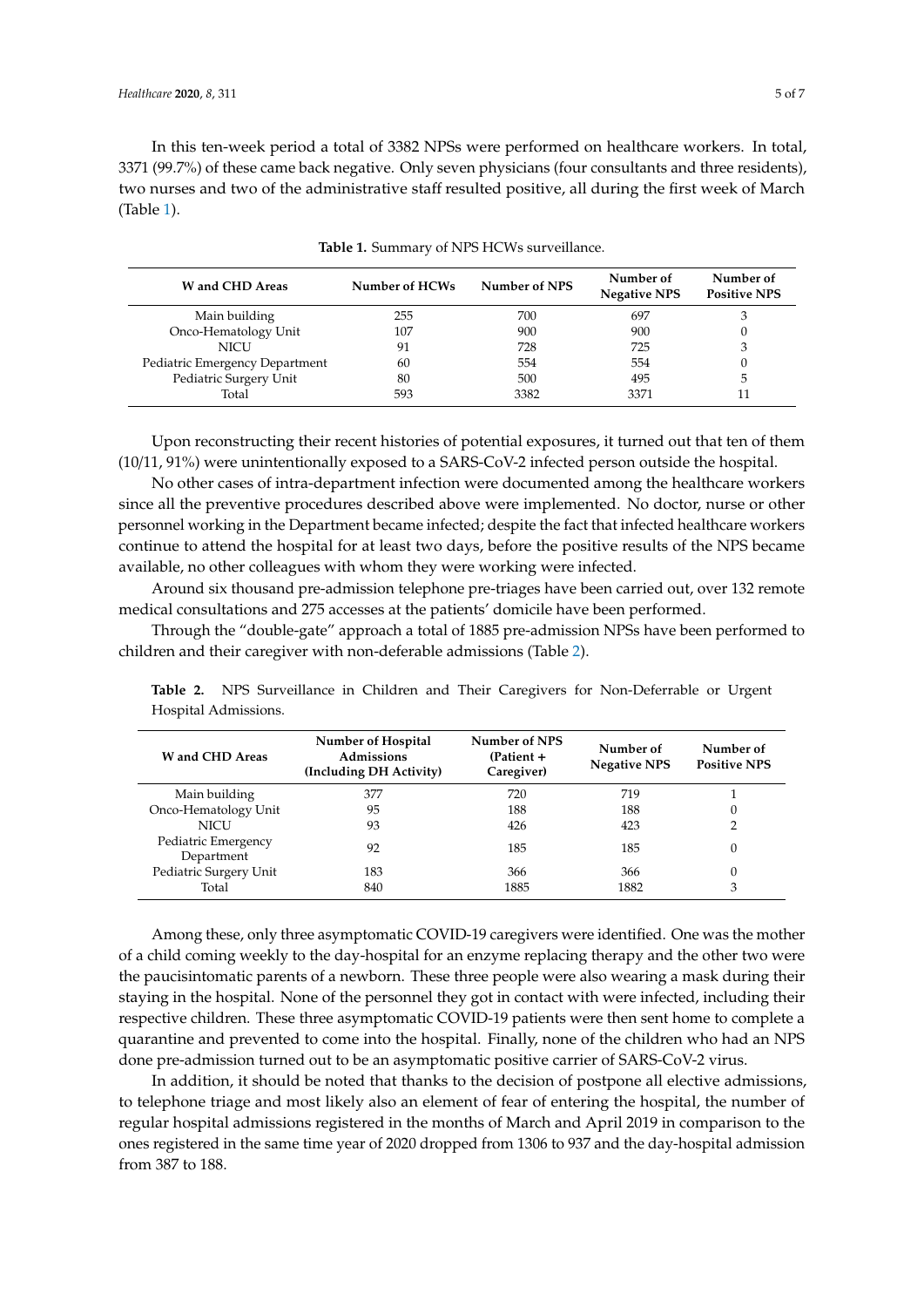Although the activity of the PED significantly reduced (−75%), from 21 February 1291 patients have been evaluated and 416 (32.2%) have been tested for SARS-CoV-2 virus. Three hundred (300/1291, 23.2%) were evaluated because of fever and/or respiratory or gastrointestinal symptoms. All patients received the COVID-19 test and for seven (7/300, 2.3%) this turned positive. All close contact with a confirmed COVID-19 case (24/1291) admitted to our PED were tested and four (4/24 16.7%) were found positive. Most children (66.8%) were referred for non-COVID-19 related problems and they were tested only in case of hospital admission. In total, 92/967 (9.5%) were tested, all with negative results.

#### **4. Conclusions**

The final result of this analysis clearly indicates that during the two months when the spread of the SARS-CoV-2 in Padua and in the Veneto region reached its peak and the numbers of people infected, at the time this analysis was ended, was still very high, the W and CHD remained a COVID-19-free environment. Indeed, in that time period no member of staff, resident, patient and her/his own caregiver during their in- or outpatient stay in the Department got infected by the SARS-CoV-2 infection.

It is difficult to pinpoint exactly what contributed to this success; we can only state that the comprehensive measures which were implemented resulted very effective at a time during which the entire city of Padua was locked and the "Entropy" of the Department decreased significantly. Furthermore, the expected small number of children infected by SARS-CoV-2 and thus the actual very small number of infected children who were admitted should also be considered in reading these positive results [\[7,](#page-6-6)[8\]](#page-6-7).

The main question which remains unanswered is indeed if the policy of freeing the use of NPSs and thus of using this test to screen all the people working and entering the Department played a major role in making the W and CHD a SARS-CoV-2-free Hospital. Relevant human and financial resources had to be invested. Two shifts of nurses, each one composed of three to four nurses, had to be fully dedicated to the NPS station in order to run it efficiently and smoothly. Other nurses, respectively working in the PED, in the Neonatology and in the Onco-hematology divisions were involved in obtaining NPSs to their own medical personnel considering that those units elected, for functional reasons, to deal with their doctors and nurses independently. On top of that, one should consider the financial cost of obtaining the NPSs and of the subsequent analyses.

Obviously, a direct cost-to cost confrontation between the one necessary for obtaining an NPS and the one necessary to deal with even a single doctor and/or nurse infected is unconceivable. However, the rationale for that policy, considered of course in the context of all the general and local procedures which were implemented, should be strongly re-read based on our findings.

It should be further acknowledged that, as already reported in the literature, these aggressive organizational and structural measures were generally well accepted [\[5\]](#page-6-4). The extensive use of PPE and the reorganization of separated areas with good ventilation were very effective in relieving the concern the staff of the Department and the patients and their caregivers experienced in those days.

This positive personal feeling was quite important in continuing to provide an effective care to the patients and in preventing the patients to not seek for medical care just for the fear of the SARS-CoV-2 infection.

It is predicted that similar situations can happen again in the future, and thus, it is necessary to be more prepared to deal with them than we were at the beginning of this COVID-19 pandemic.

All that is written above represents the content, aims and rationale of this publication.

**Author Contributions:** Conceptualization, D.D. and G.P.; validation, C.G., E.B., A.B., P.G. and L.D.D.; formal analysis, D.D.; investigation, D.D., E.B., L.A., S.M., L.S. and P.C.; data curation, D.D., A.M.S., E.B., L.A., S.M., L.S. and P.C.; writing-original draft preparation, D.D. and G.P.; writing-review and editing C.G., E.B., A.B., P.G. and L.D.D.; visualization D.D., A.M.S., E.B., L.A., S.M., L.S. and P.C.; supervision, G.P. All authors have read and agreed to the published version of the manuscript.

**Funding:** This research received no external funding.

**Conflicts of Interest:** The authors declare no conflict of interest.